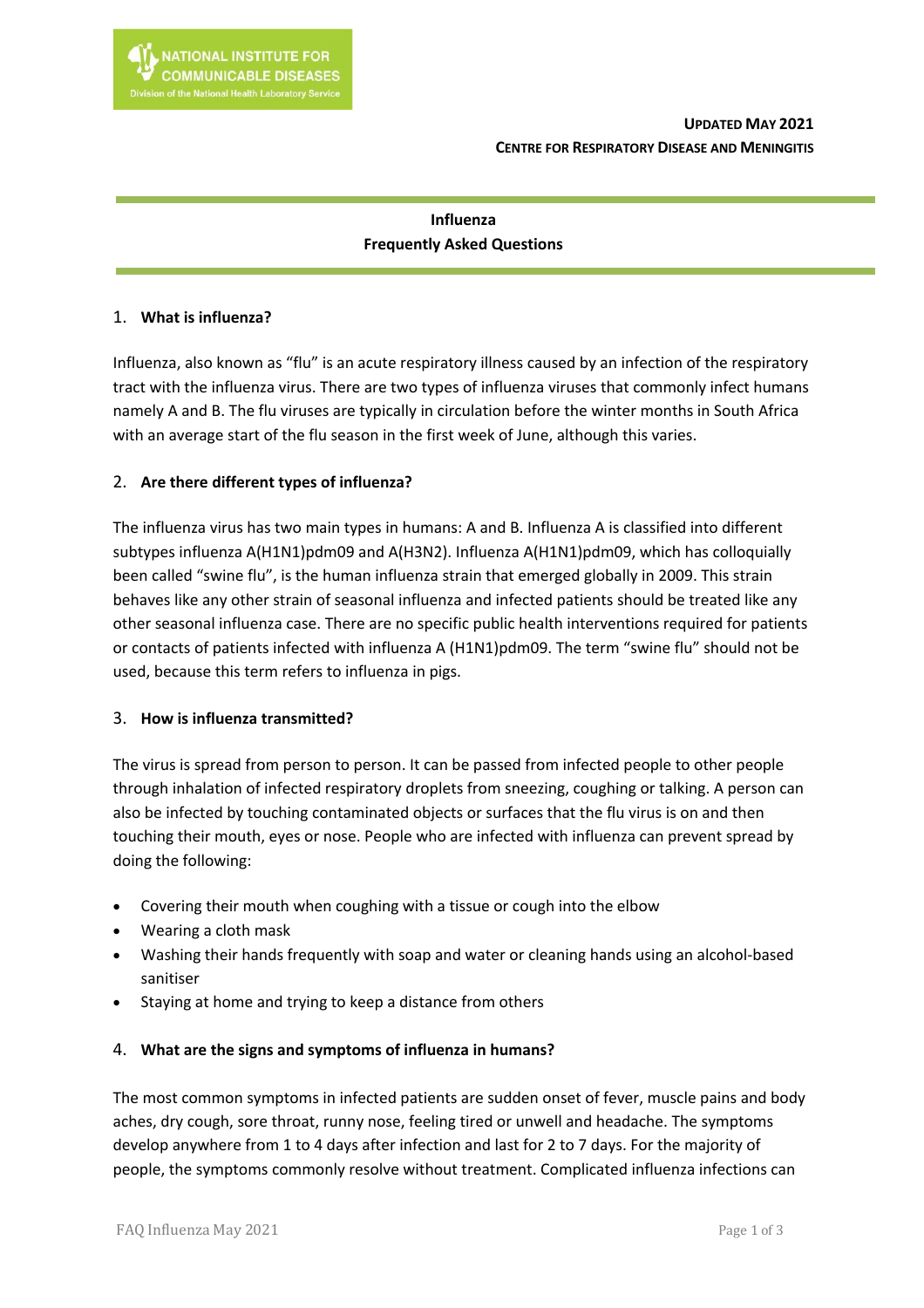cause serious illness and in some cases death. Severely ill patients with influenza should be admitted to the hospital. The commonest complication of influenza is pneumonia.

## 5. **Who is at most risk for influenza?**

Influenza infection resulting in mild illness is most common in children of school-going age between 5 and 15 years. Influenza can also cause severe illness and the following groups of people are at the highest risk of severe illness: children aged <5 years, adults aged 65 years or older, pregnant women, those who are obese (BMI ≥40) and those with chronic health conditions such as chronic heart disease, chronic lung disease (e.g. TB), kidney, liver, blood or metabolic diseases (e.g. diabetes), or weakened immune systems (e.g. HIV infection).

## 6. **How is influenza diagnosed?**

Influenza is normally a clinical diagnosis and not all patients require testing for diagnosis. Testing for diagnosis can be done to assist in the treatment and when there are a higher number of cases than expected to identify outbreaks. When testing is needed respiratory samples can be collected and these include nasopharyngeal or nasal swab, nasal wash or aspirate, throat swab and sputum.

## 7. **How is influenza treated?**

The majority of infected people will only need bed rest, adequate fluid intake and paracetamol to help with the fever or aches. The more severe cases may need antiviral drugs for influenza that can only be prescribed by a medical doctor. The drugs are ideally administered early (within 48 hours of the onset of symptoms) in the disease. Antiviral treatment may also be used for people at risk of severe influenza early in the infection. People at risk for severe influenza illness or complications should consult their doctor early in the illness.

### 8. **How can influenza be prevented?**

Influenza vaccination is the best way to prevent influenza infection. The influenza virus is constantly changing and vaccination for influenza has to be re-done every year. The vaccine is an inactivated virus that is not harmful and cannot cause flu infection. It only offers protection 2-3 weeks after administration. So ideally the flu vaccine should be done early (March/April each year) before the Flu season so that it has sufficient time to protect a person. However, it is never too late to vaccinate.

In 2021 with the circulation of severe acute respiratory syndrome coronavirus-2 (SARS-CoV-2) the virus that causes Coronavirus Disease 2019 (COVID-19) we recommend the influenza vaccine as it is likely that the 2 viruses will be circulating at the same time and the flu vaccine may help to decrease the burden on our healthcare system.

Groups recommended to receive influenza vaccination in 2021 include:

- Healthcare workers
- Persons aged ≥ 65 years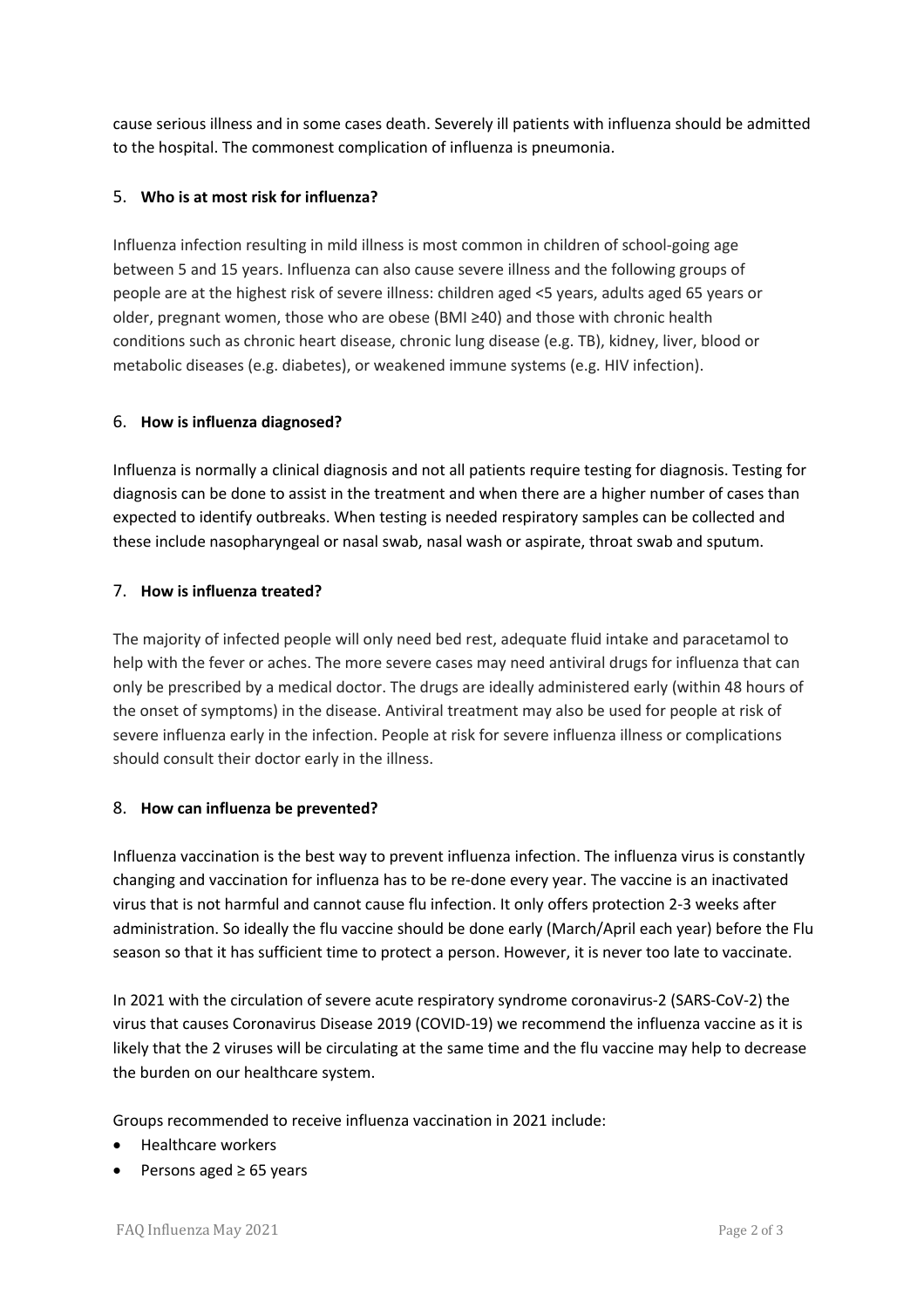- Persons with underlying chronic health conditions
- HIV–infected adults
- Pregnant women at any stage of pregnancy, or postpartum
- Residents of old-age homes, chronic care and rehabilitation institutions
- Persons aged 6 months to ≤18 years on long-term aspirin therapy
- Children aged 6 months to 5 years and their household contacts or caregivers
- Any persons wishing to minimise the risk of influenza acquisition.

### 9. **What is the difference between the flu and COVID-19?**

While influenza and COVID-19 are both contagious respiratory illnesses caused by viruses, the viruses that cause them are not the same. COVID-19 is caused by infection with a new coronavirus (called SARS-CoV-2), and flu is caused by infection with influenza viruses. Both viruses can cause mild to severe illness and present with similar symptoms including fever, cough, sore throat, shortness of breath, runny or blocked nose, muscle pains/body aches and fatigue. COVID-19, on the other hand, seems to spread more easily than flu and can result in a more serious illness in certain people. Other signs and symptoms of COVID-19, different from flu, may include a change in or loss of taste or smell. COVID-19 infected people can also take longer to show symptoms, and they can be contagious for longer periods. Since some flu and COVID-19 symptoms are similar, it may be difficult to differentiate between them based on symptoms alone, and laboratory testing may be needed to confirm a diagnosis.

### 10. **Can I get flu and COVID-19 at the same time?**

Yes, it is possible to have both the flu and COVID-19 at the same time if both viruses are circulating in the community. If you suspect that you have either of the diseases, it is recommended that you go to your doctor or clinic for further assessment.

### 11. **Do I have to take the influenza vaccine if I have the SARS-CoV-2 vaccine or vice versa?**

Yes. The influenza vaccine will protect you against influenza and the SARS-CoV-2 vaccine will protect you against COVID-19. A minimum of 14-days waiting period between the 2 vaccines is recommended.

### 12. **Where can I find out more information**

Guidelines and other useful resources are available on the NICD website:

#### http://www.nicd.ac.za

Additional information on influenza is available on the following website references:

### **For the public:**

U.S. Centers for Disease Control and Prevention (CDC):

- https://www.cdc.gov/flu/
- https://www.cdc.gov/vaccines/covid-19/hcp/faq.html
- http://www.cdc.gov/mmwr/volumes/65/rr/rr6505a1.htm

### World Health Organization Fact sheet on Influenza disease:

- http://www.who.int/topics/influenza/en/
- http://www.who.int/influenza/en/